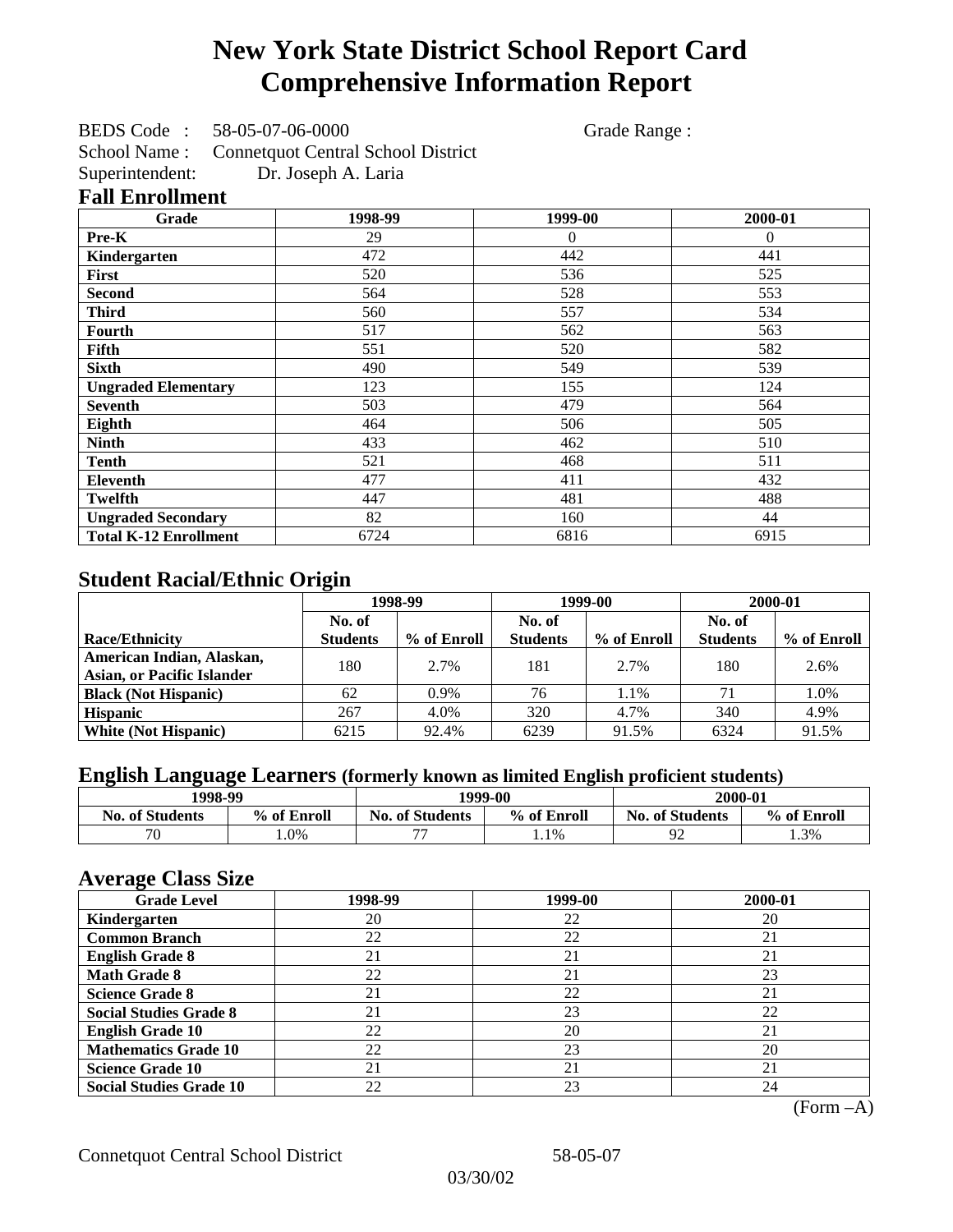## **District Need to Resource Capacity Category**

| <b>N/RC Category</b> | <b>Description</b>                                                  |
|----------------------|---------------------------------------------------------------------|
|                      | This is a school district with average student needs in relation to |
|                      | district resource capacity.                                         |

### **Similar School Group and Description**

| <b>Similar School Group</b> | <b>Description</b> |
|-----------------------------|--------------------|
| <b>NA</b>                   | <b>NA</b>          |
|                             |                    |

**All schools within the same N/RC category are divided into three similar groups defined by the percentage of students in the school who are eligible for the free lunch program and/or who are English Language Learners (formerly known as Limited English proficient).**

## **Attendance and Suspension**

|                               | 1997-98          |         |                 | 1998-99 | 1999-00         |         |
|-------------------------------|------------------|---------|-----------------|---------|-----------------|---------|
|                               | $%$ of<br>No. of |         | No. of          | $%$ of  | No. of          | $%$ of  |
|                               | <b>Students</b>  | Enroll. | <b>Students</b> | Enroll. | <b>Students</b> | Enroll. |
| <b>Annual Attendance Rate</b> |                  | 94.9%   |                 | 94.8%   |                 | 94.8%   |
| <b>Student Suspensions</b>    | .58              | 2.4%    | 243             | 3.6%    | 243             | 3.6%    |

## **Student Socioeconomic and Stability Indicators (Percent of Enrollment)**

|                          | 1998-99   | 1999-00   | 2000-01 |
|--------------------------|-----------|-----------|---------|
| <b>Free Lunch</b>        | 4.5%      | 4.7%      | 5.4%    |
| <b>Reduced Lunch</b>     | 3.8%      | 3.3%      | 3.6%    |
| <b>Public Assistance</b> | N/A       | N/A       | N/A     |
| <b>Student Stability</b> | <b>NA</b> | <b>NA</b> | ΝA      |

### **Staff Counts**

| <b>Staff</b>                            | 2000-01 |
|-----------------------------------------|---------|
| <b>Total Teachers</b>                   | 482     |
| <b>Total Other Professional Staff</b>   | 150     |
| <b>Total Paraprofessionals</b>          | 122.    |
| <b>Teaching out of Certification *</b>  | 22      |
| <b>Teachers with Temporary Licenses</b> |         |

\*Teaching out of certification more than on an incidental basis.

(Form –B)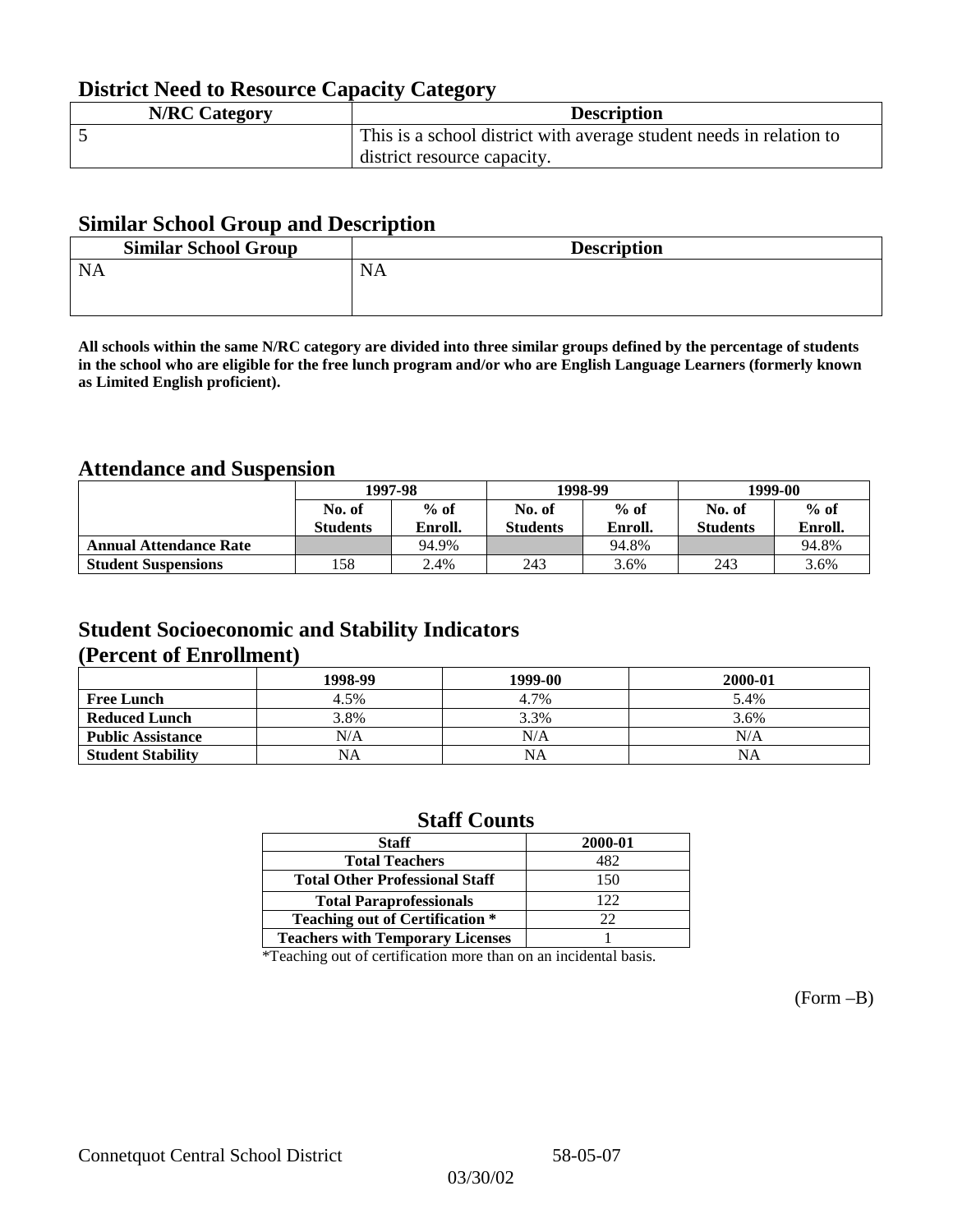# **High School Graduates and Dropouts**

| $\overline{\phantom{a}}$<br>1998-99 |                                   |                                                    |                           | 1999-00                           | 2000-01                                            |                           |                                   |                                                    |
|-------------------------------------|-----------------------------------|----------------------------------------------------|---------------------------|-----------------------------------|----------------------------------------------------|---------------------------|-----------------------------------|----------------------------------------------------|
| Total<br><b>Graduates</b>           | <b>Regents</b><br><b>Diplomas</b> | $\frac{0}{0}$<br><b>Regents</b><br><b>Diplomas</b> | <b>Total</b><br>Graduates | <b>Regents</b><br><b>Diplomas</b> | $\frac{0}{0}$<br><b>Regents</b><br><b>Diplomas</b> | Total<br><b>Graduates</b> | <b>Regents</b><br><b>Diplomas</b> | $\frac{0}{0}$<br><b>Regents</b><br><b>Diplomas</b> |
| 403                                 | 238                               | 59%                                                | 435                       | 274                               | 63%                                                | 430                       | 267                               | 62%                                                |

## **High School Graduates\* Earning Regents Diplomas (All Students)**

## **Distribution of 2000-01 Graduates (All Students)**

|               | To 4-year | To 2-year | <b>To Other Post-</b> |                        |                   |       |
|---------------|-----------|-----------|-----------------------|------------------------|-------------------|-------|
|               | College   | College   | Secondary             | <b>To the Military</b> | <b>Employment</b> | Other |
| <b>Number</b> | 196       | 159       | 14                    |                        |                   |       |
| Percent       | 46%       | 37%       | 3%                    | 2%                     | 8%                | 4%    |

### **2000-01 High School Completers with Disabilities**

|            | <b>Regents</b>  | <b>IEP Diplomas</b> | <b>All 2000-01</b> |  |
|------------|-----------------|---------------------|--------------------|--|
| Graduates* | <b>Diplomas</b> | or Certificates     | completers         |  |
| a)         | b)              | c                   | $(a+c)$            |  |
| эb         |                 | 55                  |                    |  |

\* Local Diplomas (including local diplomas with Regents endorsements)

## **High School Noncompletion Rates**

| ັ                    | 1998-99         |         |                 | 1999-00 | 2000-01         |         |  |
|----------------------|-----------------|---------|-----------------|---------|-----------------|---------|--|
|                      | No. of          | $%$ of  | No. of          | $%$ of  | No. of          | $%$ of  |  |
|                      | <b>Students</b> | Enroll. | <b>Students</b> | Enroll. | <b>Students</b> | Enroll. |  |
| Dropped out          |                 | 0.8%    |                 | 0.3%    |                 | $0.6\%$ |  |
| Entered GED program* |                 | $0.0\%$ |                 | $0.0\%$ |                 | $0.0\%$ |  |

\* The number and percentage of students who entered an alternative program leading to a high school equivalency diploma during each school year.

 $(Form - C)$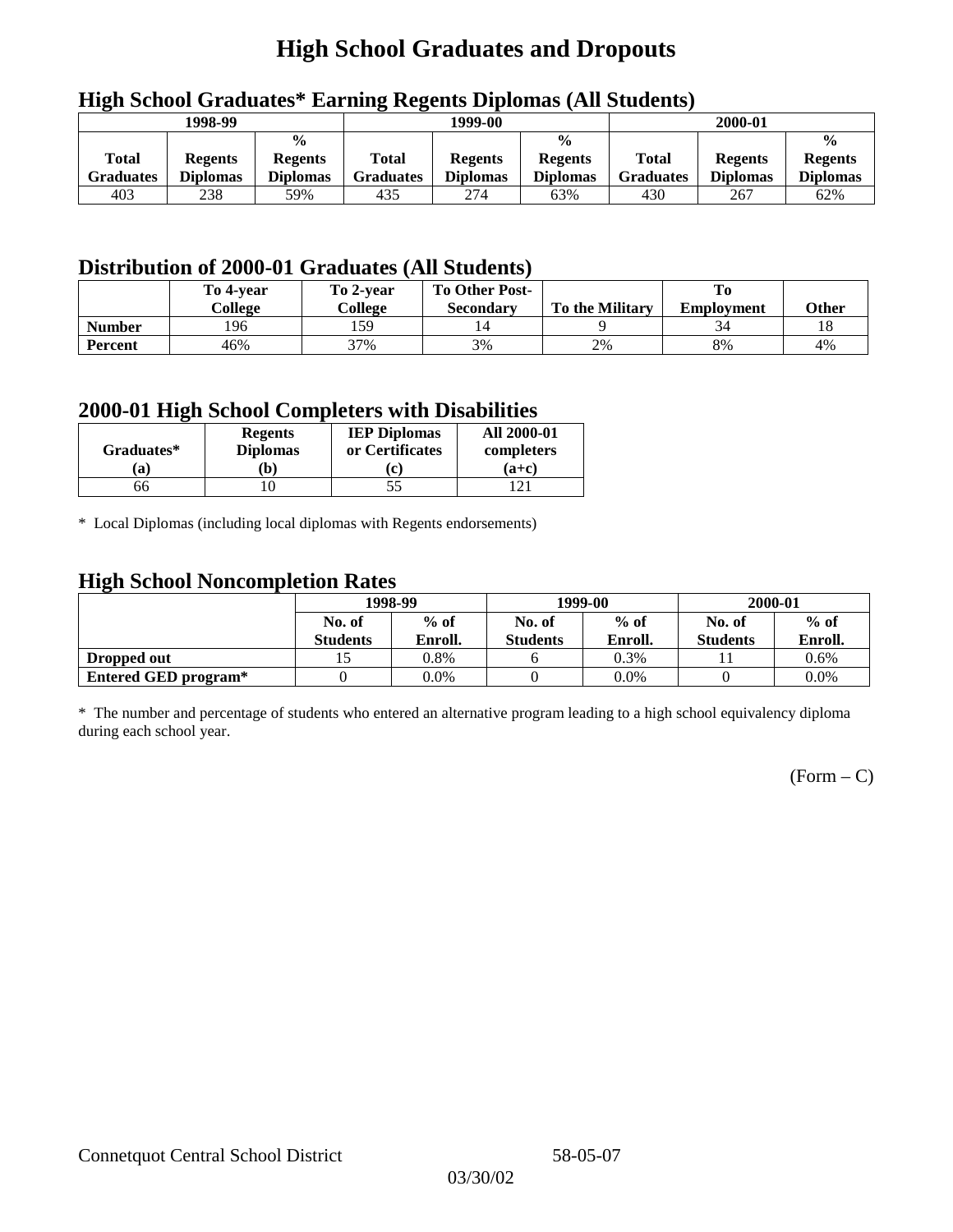# **Second Language Proficiency Examinations**

|                |            | 1998-99   |                   | 1999-00   | 2000-01           |           |  |
|----------------|------------|-----------|-------------------|-----------|-------------------|-----------|--|
| <b>Test</b>    | No. Tested | % Passing | <b>No. Tested</b> | % Passing | <b>No. Tested</b> | % Passing |  |
| French         | 44         | 100%      | 33                | 88%       | 42                | 100%      |  |
| <b>German</b>  |            | 0%        |                   | 0%        |                   | 0%        |  |
| <b>Italian</b> | 90         | 97%       | 82                | 96%       | 113               | 99%       |  |
| Latin          |            | 0%        |                   | 0%        |                   | 0%        |  |
| <b>Spanish</b> | 269        | 99%       | 230               | 98%       | 294               | 99%       |  |

### **General Education Students**

#### **Students with Disabilities**

|                | 1998-99    |           |                   | 1999-00   | 2000-01           |           |  |
|----------------|------------|-----------|-------------------|-----------|-------------------|-----------|--|
| <b>Test</b>    | No. Tested | % Passing | <b>No. Tested</b> | % Passing | <b>No. Tested</b> | % Passing |  |
| French         |            | 0%        |                   | 0%        |                   |           |  |
| German         |            | 0%        |                   | 0%        |                   | 0%        |  |
| Italian        |            | 0%        |                   |           |                   |           |  |
| Latin          |            | 0%        |                   | 0%        |                   | 0%        |  |
| <b>Spanish</b> |            | 83%       |                   | 0%        |                   | 100%      |  |

**School reports contain data for students with disabilities for the 1999-00 and 2000-01 school years only because of changes in data collection procedures; 1998-99 data do not appear. District reports contain data for all students with disabilities enrolled in the district for the 1998-99, 1999-00 and 2000-01 school years.**

 $(Form - D)$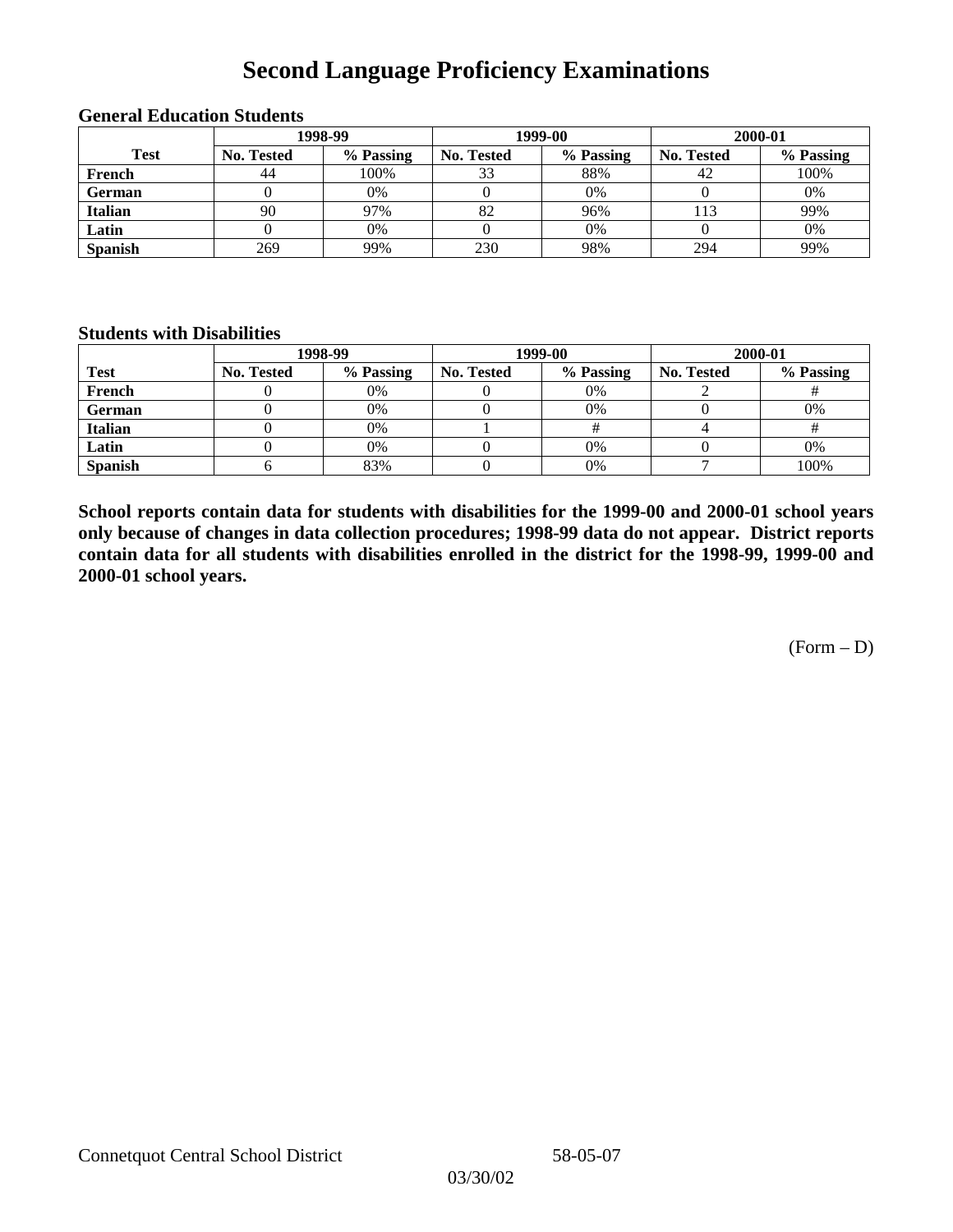# **Regents Competency Tests**

|                       |            | 1998-99   | 1999-00           |           | 2000-01           |           |  |
|-----------------------|------------|-----------|-------------------|-----------|-------------------|-----------|--|
| <b>Test</b>           | No. Tested | % Passing | <b>No. Tested</b> | % Passing | <b>No. Tested</b> | % Passing |  |
| <b>Math</b>           |            | 89%       |                   | 80%       |                   |           |  |
| <b>Science</b>        | 36         | 78%       | 16                | 81%       |                   |           |  |
| <b>Reading</b>        | 19         | 95%       |                   |           |                   | 0%        |  |
| Writing               |            | 92%       |                   |           |                   | 0%        |  |
| <b>Global Studies</b> | 34         | 56%       |                   |           |                   | 0%        |  |
| US Hist & Gov't.      | 29         | 76%       | 12                | 58%       |                   | 0%        |  |

#### **General Education Students**

#### **Students with Disabilities**

|                       |                   | 1998-99   | 1999-00           |           | 2000-01           |           |
|-----------------------|-------------------|-----------|-------------------|-----------|-------------------|-----------|
| <b>Test</b>           | <b>No. Tested</b> | % Passing | <b>No. Tested</b> | % Passing | <b>No. Tested</b> | % Passing |
| <b>Math</b>           | 40                | 85%       | 50                | 66%       | 59                | 83%       |
| <b>Science</b>        | 64                | 73%       | 38                | 68%       | 33                | 55%       |
| <b>Reading</b>        |                   | 80%       | 19                | 89%       | 26                | 42%       |
| Writing               |                   | 86%       |                   | 100%      | 24                | 62%       |
| <b>Global Studies</b> | 35                | 66%       | 22                | 27%       | 22                | 18%       |
| US Hist & Gov't.      | 30                | 77%       | 20                | 65%       | 42                | 48%       |

**School reports contain data for students with disabilities for the 1999-00 and 2000-01 school years only because of changes in data collection procedures; 1998-99 data do not appear. District reports contain data for all students with disabilities enrolled in the district for the 1998-99, 1999-00 and 2000-01 school years.**

(Form –E)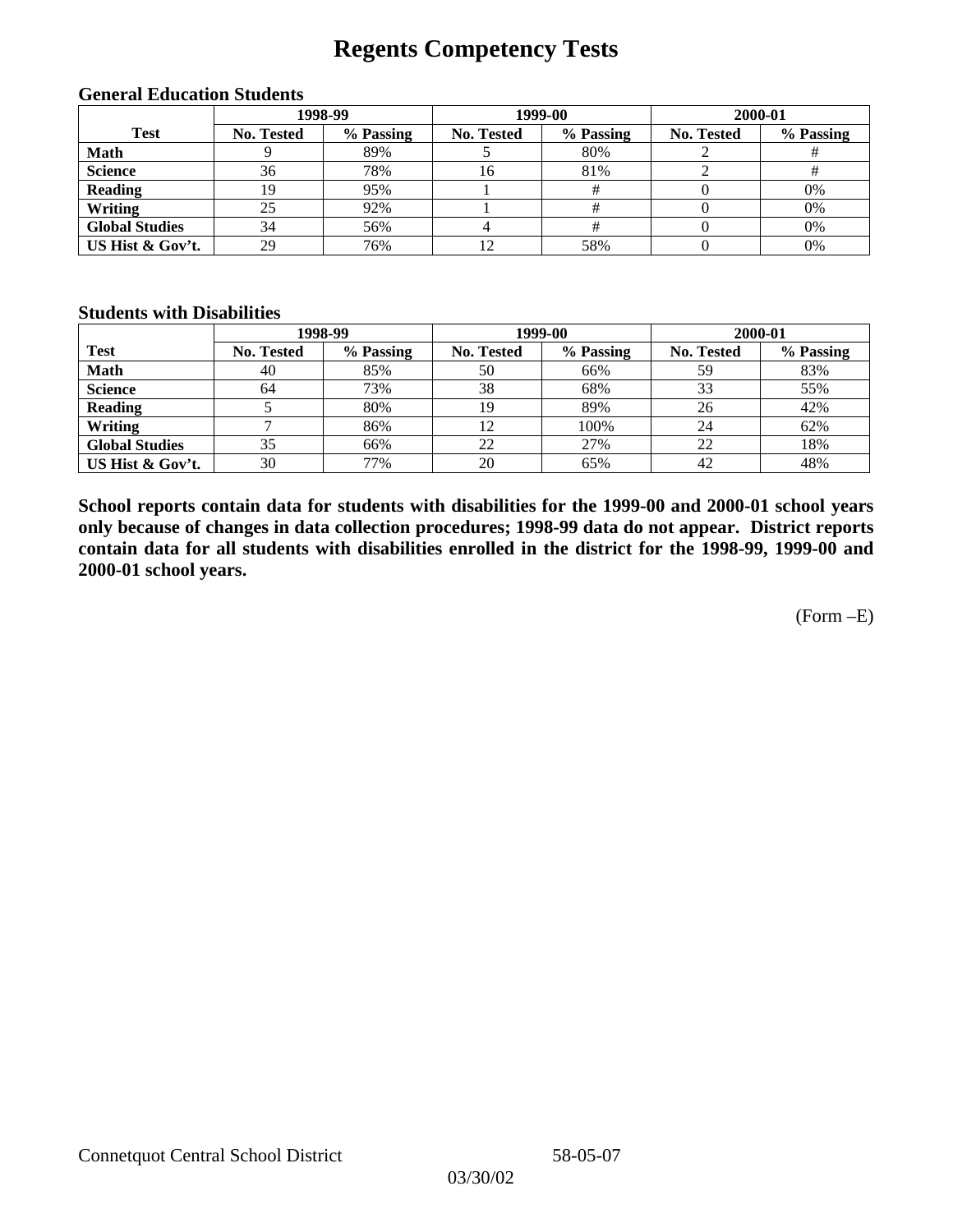|                                                             | <b>All Students</b> |                                                        |                | <b>Students with Disabilities</b> |                  |                  |  |  |
|-------------------------------------------------------------|---------------------|--------------------------------------------------------|----------------|-----------------------------------|------------------|------------------|--|--|
|                                                             | 1999                | 2000                                                   | 2001           | 1999                              | 2000             | 2001             |  |  |
|                                                             |                     | <b>Comprehensive English</b>                           |                |                                   |                  |                  |  |  |
| Number Tested                                               | 486                 | 442                                                    | 548            | 64                                | 57               | 72               |  |  |
| Number scoring 55 to 100                                    | 460                 | 431                                                    | 532            | $\overline{58}$                   | 50               | $\overline{59}$  |  |  |
| Number scoring 65 to 100                                    | 429                 | 398                                                    | 482            | 43                                | 35               | 41               |  |  |
| Number scoring 85 to 100                                    | 83                  | 92                                                     | 239            | 11                                | $\overline{0}$   | $\overline{2}$   |  |  |
| Percentage of Tested Scoring 55-100                         | 95%                 | 98%                                                    | 97%            | 91%                               | 88%              | 82%              |  |  |
| Percentage of Tested Scoring 65-100                         | 88%                 | 90%                                                    | 88%            | 67%                               | 61%              | 57%              |  |  |
| Percentage of Tested Scoring 85-100                         | 17%                 | 21%                                                    | 44%            | 17%                               | 0%               | 3%               |  |  |
|                                                             |                     | Math I                                                 |                |                                   |                  |                  |  |  |
| Number Tested                                               | 439                 | 583                                                    | 603            | 58                                | 88               | 88               |  |  |
| Number scoring 55 to 100                                    | 362                 | 509                                                    | 560            | 29                                | 64               | 75               |  |  |
| Number scoring 65 to 100                                    | 328                 | 469                                                    | 500            | 19                                | 48               | 59               |  |  |
| Number scoring 85 to 100                                    | 165                 | $\overline{302}$                                       | 269            | $\overline{2}$                    | 12               | 15               |  |  |
| Percentage of Tested Scoring 55-100                         | 82%                 | 87%                                                    | 93%            | 50%                               | 73%              | 85%              |  |  |
| Percentage of Tested Scoring 65-100                         | 75%                 | 80%                                                    | 83%            | 33%                               | 55%              | 67%              |  |  |
| Percentage of Tested Scoring 85-100                         | 38%                 | 52%                                                    | 45%            | 3%                                | 14%              | 17%              |  |  |
| Math A                                                      |                     |                                                        |                |                                   |                  |                  |  |  |
| Number Tested                                               | $\boldsymbol{0}$    | $\mathbf{0}$                                           | $\mathbf{0}$   | $\overline{0}$                    | $\mathbf{0}$     | $\boldsymbol{0}$ |  |  |
| Number scoring 55 to 100                                    | $\overline{0}$      | $\overline{0}$                                         | $\overline{0}$ | $\overline{0}$                    | $\overline{0}$   | $\overline{0}$   |  |  |
| Number scoring 65 to 100                                    | $\mathbf{0}$        | $\mathbf{0}$                                           | $\overline{0}$ | $\boldsymbol{0}$                  | $\boldsymbol{0}$ | $\boldsymbol{0}$ |  |  |
| Number scoring 85 to 100                                    | $\overline{0}$      | $\overline{0}$                                         | $\mathbf{0}$   | $\mathbf{0}$                      | $\mathbf{0}$     | $\boldsymbol{0}$ |  |  |
| Percentage of Tested Scoring 55-100                         | 0%                  | 0%                                                     | 0%             | 0%                                | 0%               | 0%               |  |  |
| Percentage of Tested Scoring 65-100                         | 0%                  | 0%                                                     | 0%             | 0%                                | 0%               | 0%               |  |  |
| Percentage of Tested Scoring 85-100                         | 0%                  | 0%                                                     | 0%             | 0%                                | 0%               | $0\%$            |  |  |
|                                                             |                     | <b>Global Studies (last administered January 2000)</b> |                |                                   |                  |                  |  |  |
| <b>Number Tested</b>                                        | 485                 | $\mathbf{0}$                                           |                | 83                                | $\mathbf{0}$     |                  |  |  |
| Number scoring 55 to 100                                    | 457                 | $\overline{0}$                                         |                | 70                                | $\mathbf{0}$     |                  |  |  |
| Number scoring 65 to 100                                    | 407                 | $\mathbf{0}$                                           |                | 51                                | $\mathbf{0}$     |                  |  |  |
| Number scoring 85 to 100                                    | 116                 | $\Omega$                                               |                | $\overline{2}$                    | $\Omega$         |                  |  |  |
| Percentage of Tested Scoring 55-100                         | 94%                 | 0%                                                     |                | 84%                               | $0\%$            |                  |  |  |
| Percentage of Tested Scoring 65-100                         | 84%                 | 0%                                                     |                | 61%                               | 0%               |                  |  |  |
| Percentage of Tested Scoring 85-100                         | 24%                 | $\overline{0\%}$                                       |                | 2%                                | 0%               |                  |  |  |
| Global History and Geography (first administered June 2000) |                     |                                                        |                |                                   |                  |                  |  |  |
| Number Tested                                               |                     | 661                                                    | 483            |                                   | 94               | 66               |  |  |
| Number scoring 55 to 100                                    |                     | 639                                                    | 475            |                                   | $\overline{82}$  | 63               |  |  |
| Number scoring 65 to 100                                    |                     | 570                                                    | 445            |                                   | 62               | $\overline{52}$  |  |  |
| Number scoring 85 to 100                                    |                     | 222                                                    | 190            |                                   | 9                | $\overline{5}$   |  |  |
| Percentage of Tested Scoring 55-100                         |                     | 97%                                                    | 98%            |                                   | 87%              | 95%              |  |  |
| Percentage of Tested Scoring 65-100                         |                     | 86%                                                    | 92%            |                                   | 66%              | 79%              |  |  |
| Percentage of Tested Scoring 85-100                         |                     | 34%                                                    | 39%            |                                   | 10%              | 8%               |  |  |

 $(Form - G)$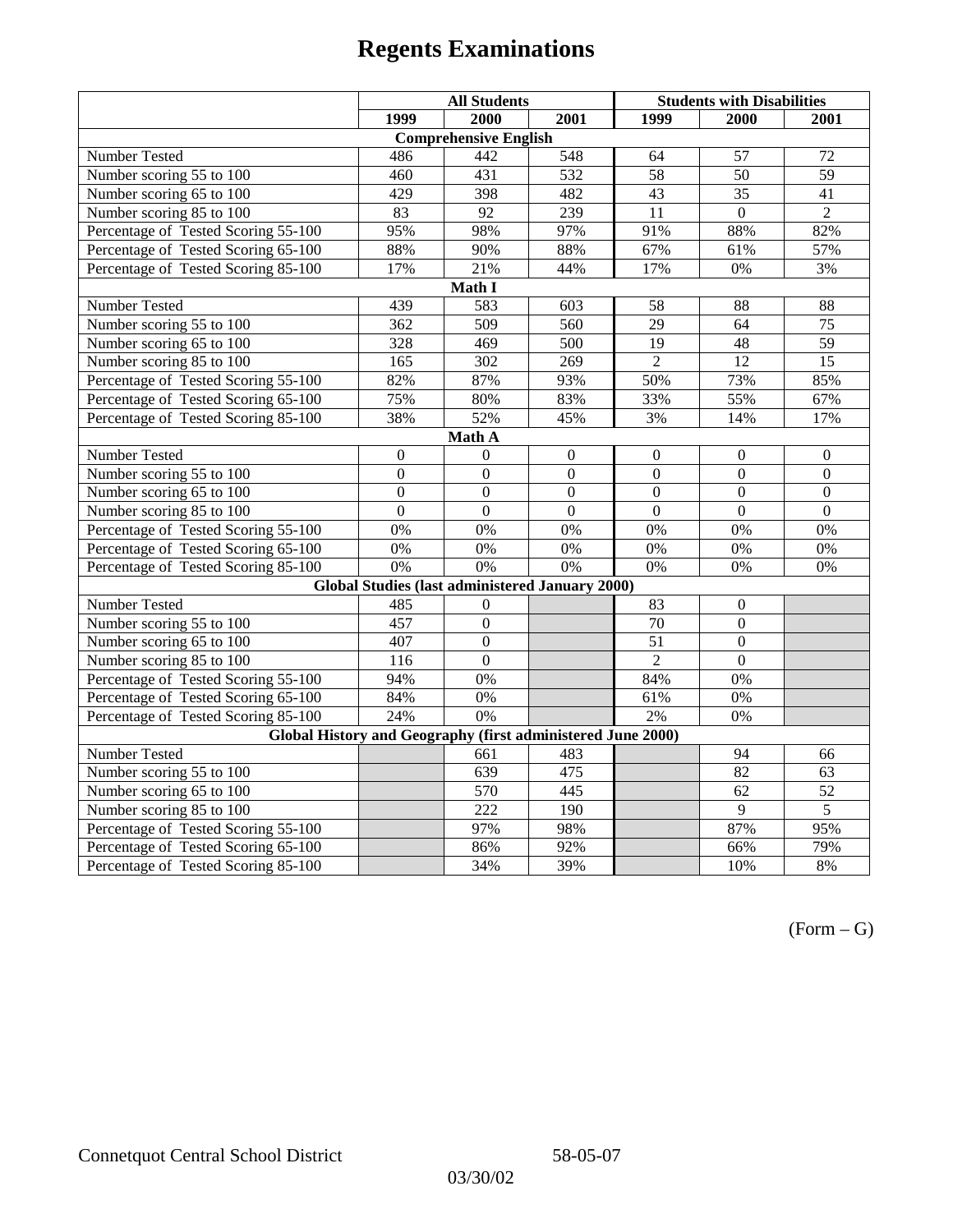|                                                              |      | <b>All Students</b> |          | <b>Students with Disabilities</b> |                |          |  |
|--------------------------------------------------------------|------|---------------------|----------|-----------------------------------|----------------|----------|--|
|                                                              | 1999 | 2000                | 2001     | 1999                              | 2000           | 2001     |  |
| U.S. History and Government (last administered January 2001) |      |                     |          |                                   |                |          |  |
| Number Tested                                                | 457  | 470                 | 60       | 50                                | 81             | 13       |  |
| Number scoring 55 to 100                                     | 433  | 441                 | 34       | 44                                | 70             | 6        |  |
| Number scoring 65 to 100                                     | 388  | 377                 | 20       | 28                                | 50             | 3        |  |
| Number scoring 85 to 100                                     | 141  | 123                 | $\Omega$ | 3                                 | $\mathfrak{D}$ | $\Omega$ |  |
| Percentage of Tested Scoring 55-100                          | 95%  | 94%                 | 57%      | 88%                               | 86%            | 46%      |  |
| Percentage of Tested Scoring 65-100                          | 85%  | 80%                 | 33%      | 56%                               | 62%            | 23%      |  |
| Percentage of Tested Scoring 85-100                          | 31%  | 26%                 | $0\%$    | 6%                                | 2%             | $0\%$    |  |
| U.S. History and Government (first administered June 2001)   |      |                     |          |                                   |                |          |  |
| <b>Number Tested</b>                                         |      |                     | 432      |                                   |                | 72       |  |
| Number scoring 55 to 100                                     |      |                     | 385      |                                   |                | 52       |  |
| Number scoring 65 to 100                                     |      |                     | 334      |                                   |                | 27       |  |
| Number scoring 85 to 100                                     |      |                     | 135      |                                   |                | 7        |  |
| Percentage of Tested Scoring 55-100                          |      |                     | 89%      |                                   |                | 72%      |  |
| Percentage of Tested Scoring 65-100                          |      |                     | 77%      |                                   |                | 38%      |  |
| Percentage of Tested Scoring 85-100                          |      |                     | 31%      |                                   |                | 10%      |  |

(Form – H)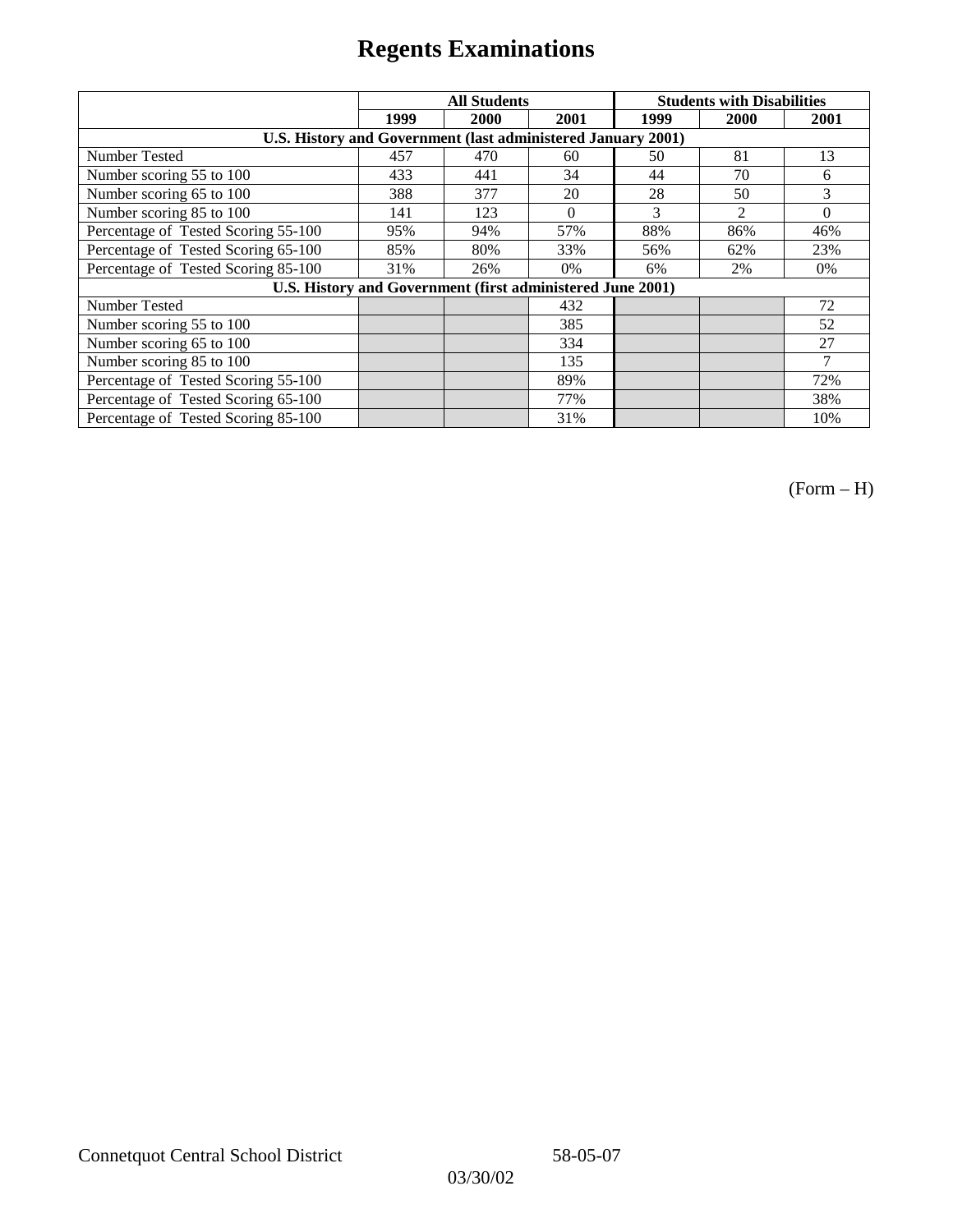# **Average Grade Enrollment**

### **All Students**

| Year | Grade 9<br><b>Enrollment</b><br>(June) | Grade 10<br><b>Enrollment</b><br>(June) | Grade 11<br><b>Enrollment</b><br>(June) | Grade 12<br><b>Enrollment</b><br>(June) | $AGE^*$ |
|------|----------------------------------------|-----------------------------------------|-----------------------------------------|-----------------------------------------|---------|
| 1999 | 468                                    | 535                                     | 505                                     | 422                                     | 483     |
| 2000 | 501                                    | 493                                     | 444                                     | 471                                     | 477     |
| 2001 | 509                                    | 517                                     | 448                                     | 530                                     | 501     |

\* In schools with no grade 9 - 12 enrollment, AGE is the grade 8 enrollment

#### **Students with Disabilities**

| Year | Grade 9<br><b>Enrollment</b><br>(June) | Grade 10<br><b>Enrollment</b><br>(June) | Grade 11<br><b>Enrollment</b><br>(June) | Grade 12<br><b>Enrollment</b><br>(June) | $AGE^*$ |
|------|----------------------------------------|-----------------------------------------|-----------------------------------------|-----------------------------------------|---------|
| 1999 | 102                                    |                                         | 78                                      | 64                                      | 84      |
| 2000 | 83                                     | 116                                     | 88                                      | 78                                      | 91      |
| 2001 | 80                                     | 105                                     | 65                                      | 69                                      | 80      |

\* In schools with no grade 9 - 12 enrollment, AGE is the grade 8 enrollment

(Form – I)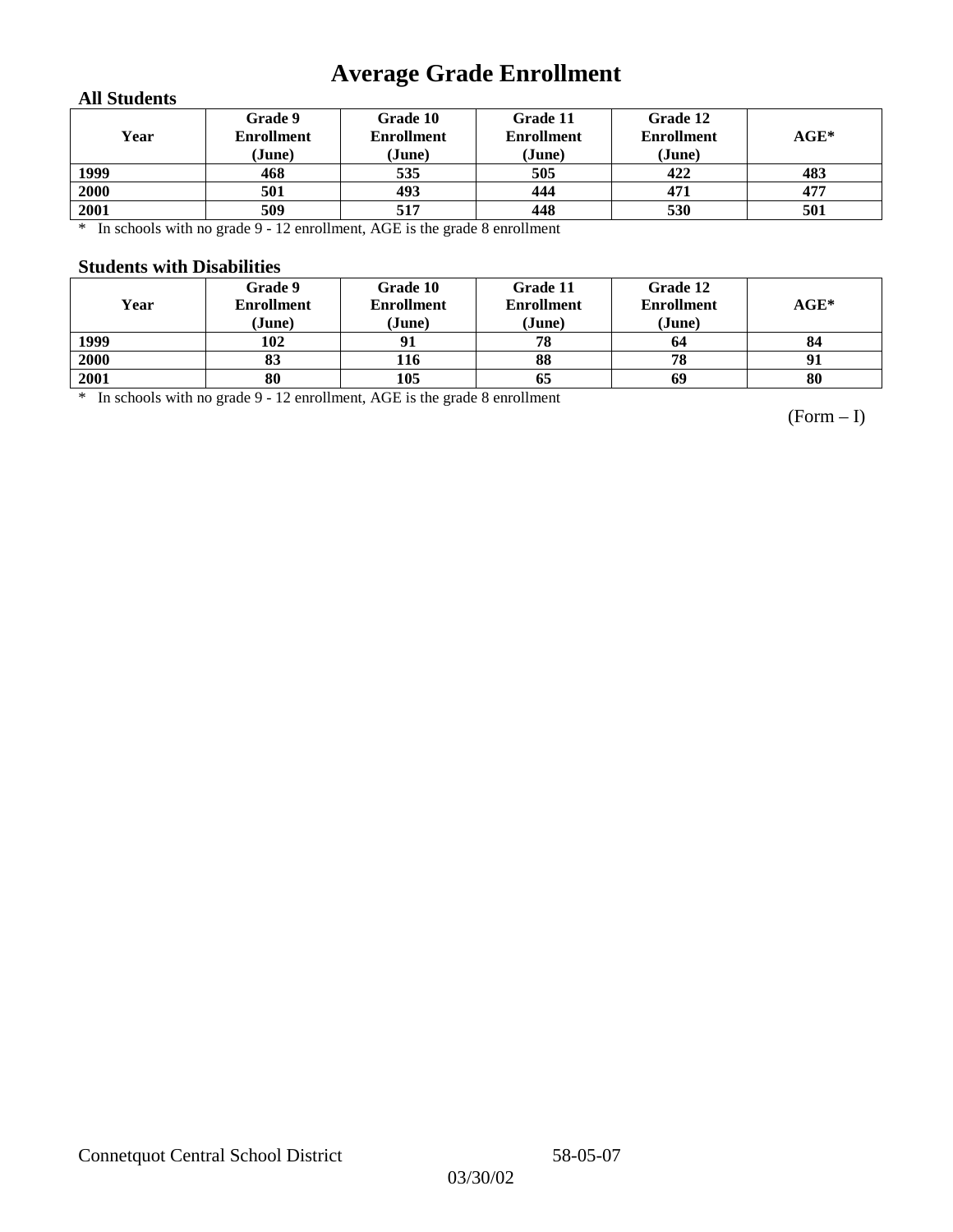|                                       | <b>All Students</b> |                              |                  | <b>Students with Disabilities</b> |                           |                  |
|---------------------------------------|---------------------|------------------------------|------------------|-----------------------------------|---------------------------|------------------|
|                                       | 1999                | 2000                         | 2001             | 1999                              | 2000                      | 2001             |
| <b>Average Grade Enrollment (AGE)</b> | 483                 | 477                          | $\overline{501}$ | 84                                | 91                        | 80               |
|                                       |                     | <b>Comprehensive French</b>  |                  |                                   |                           |                  |
| <b>Number Tested</b>                  | 16                  | 33                           | 39               | $\mathbf{0}$                      | $\theta$                  | $\mathbf{0}$     |
| Number scoring 55 to 100              | 14                  | $\overline{32}$              | $\overline{39}$  | $\overline{0}$                    | $\overline{0}$            | $\overline{0}$   |
| Number scoring 65 to 100              | 12                  | 31                           | 38               | $\mathbf{0}$                      | $\mathbf{0}$              | $\mathbf{0}$     |
| Number scoring 85 to 100              | $\overline{4}$      | 19                           | 22               | $\mathbf{0}$                      | $\mathbf{0}$              | $\mathbf{0}$     |
| Percentage of AGE Tested              | 3%                  | 7%                           | $8\%$            | $0\%$                             | 0%                        | 0%               |
| Percentage of AGE Scoring 55-100      | 3%                  | 7%                           | 8%               | 0%                                | 0%                        | 0%               |
| Percentage of AGE Scoring 65-100      | 2%                  | 6%                           | 8%               | 0%                                | 0%                        | 0%               |
| Percentage of AGE Scoring 85-100      | $1\%$               | 4%                           | 4%               | $0\%$                             | $0\%$                     | $0\%$            |
| Percentage of Tested Scoring 65-100   | 75%                 | 94%                          | 97%              | 0%                                | 0%                        | 0%               |
|                                       |                     | <b>Comprehensive Italian</b> |                  |                                   |                           |                  |
| Number Tested                         | 68                  | 67                           | 75               | $\Omega$                          | 3                         | $\boldsymbol{0}$ |
| Number scoring 55 to 100              | 68                  | 67                           | 75               | $\overline{0}$                    | $\overline{\overline{}}$  | $\boldsymbol{0}$ |
| Number scoring 65 to 100              | 68                  | 67                           | $\overline{75}$  | $\overline{0}$                    | $\overline{\overline{t}}$ | $\mathbf{0}$     |
| Number scoring 85 to 100              | $\overline{49}$     | 28                           | $\overline{57}$  | $\overline{0}$                    | $\overline{\overline{t}}$ | $\overline{0}$   |
| Percentage of AGE Tested              | 14%                 | 14%                          | 15%              | 0%                                | $\overline{\#}$           | 0%               |
| Percentage of AGE Scoring 55-100      | 14%                 | 14%                          | 15%              | 0%                                | #                         | 0%               |
| Percentage of AGE Scoring 65-100      | 14%                 | 14%                          | 15%              | 0%                                | $\overline{\#}$           | 0%               |
| Percentage of AGE Scoring 85-100      | 10%                 | 6%                           | 11%              | 0%                                | $\#$                      | 0%               |
| Percentage of Tested Scoring 65-100   | 100%                | 100%                         | 100%             | 0%                                | $\#$                      | 0%               |
|                                       |                     | <b>Comprehensive German</b>  |                  |                                   |                           |                  |
| Number Tested                         | $\overline{0}$      | $\mathbf{0}$                 | $\boldsymbol{0}$ | $\overline{0}$                    | $\mathbf{0}$              | $\boldsymbol{0}$ |
| Number scoring 55 to 100              | $\mathbf{0}$        | $\mathbf{0}$                 | $\overline{0}$   | $\overline{0}$                    | $\theta$                  | $\mathbf{0}$     |
| Number scoring 65 to 100              | $\overline{0}$      | $\overline{0}$               | $\overline{0}$   | $\overline{0}$                    | $\overline{0}$            | $\overline{0}$   |
| Number scoring 85 to 100              | $\overline{0}$      | $\overline{0}$               | $\overline{0}$   | $\overline{0}$                    | $\overline{0}$            | $\overline{0}$   |
| Percentage of AGE Tested              | 0%                  | 0%                           | 0%               | 0%                                | 0%                        | 0%               |
| Percentage of AGE Scoring 55-100      | 0%                  | 0%                           | 0%               | 0%                                | 0%                        | 0%               |
| Percentage of AGE Scoring 65-100      | 0%                  | 0%                           | 0%               | 0%                                | 0%                        | 0%               |
| Percentage of AGE Scoring 85-100      | 0%                  | 0%                           | 0%               | 0%                                | 0%                        | 0%               |
| Percentage of Tested Scoring 65-100   | 0%                  | 0%                           | $0\%$            | $0\%$                             | 0%                        | 0%               |
|                                       |                     | <b>Comprehensive Hebrew</b>  |                  |                                   |                           |                  |
| Number Tested                         | $\boldsymbol{0}$    | $\boldsymbol{0}$             | $\boldsymbol{0}$ | $\mathbf{0}$                      | $\mathbf{0}$              | $\boldsymbol{0}$ |
| Number scoring 55 to 100              | $\overline{0}$      | $\overline{0}$               | $\overline{0}$   | $\overline{0}$                    | $\overline{0}$            | $\overline{0}$   |
| Number scoring 65 to 100              | $\mathbf{0}$        | $\mathbf{0}$                 | $\Omega$         | $\mathbf{0}$                      | $\boldsymbol{0}$          | $\boldsymbol{0}$ |
| Number scoring 85 to 100              | $\overline{0}$      | $\overline{0}$               | $\overline{0}$   | $\overline{0}$                    | $\overline{0}$            | $\overline{0}$   |
| Percentage of AGE Tested              | $\overline{0\%}$    | 0%                           | 0%               | 0%                                | 0%                        | 0%               |
| Percentage of AGE Scoring 55-100      | 0%                  | 0%                           | 0%               | 0%                                | 0%                        | 0%               |
| Percentage of AGE Scoring 65-100      | 0%                  | 0%                           | 0%               | 0%                                | 0%                        | 0%               |
| Percentage of AGE Scoring 85-100      | 0%                  | 0%                           | 0%               | $0\%$                             | 0%                        | 0%               |
| Percentage of Tested Scoring 65-100   | 0%                  | 0%                           | 0%               | 0%                                | 0%                        | 0%               |

(Form –J)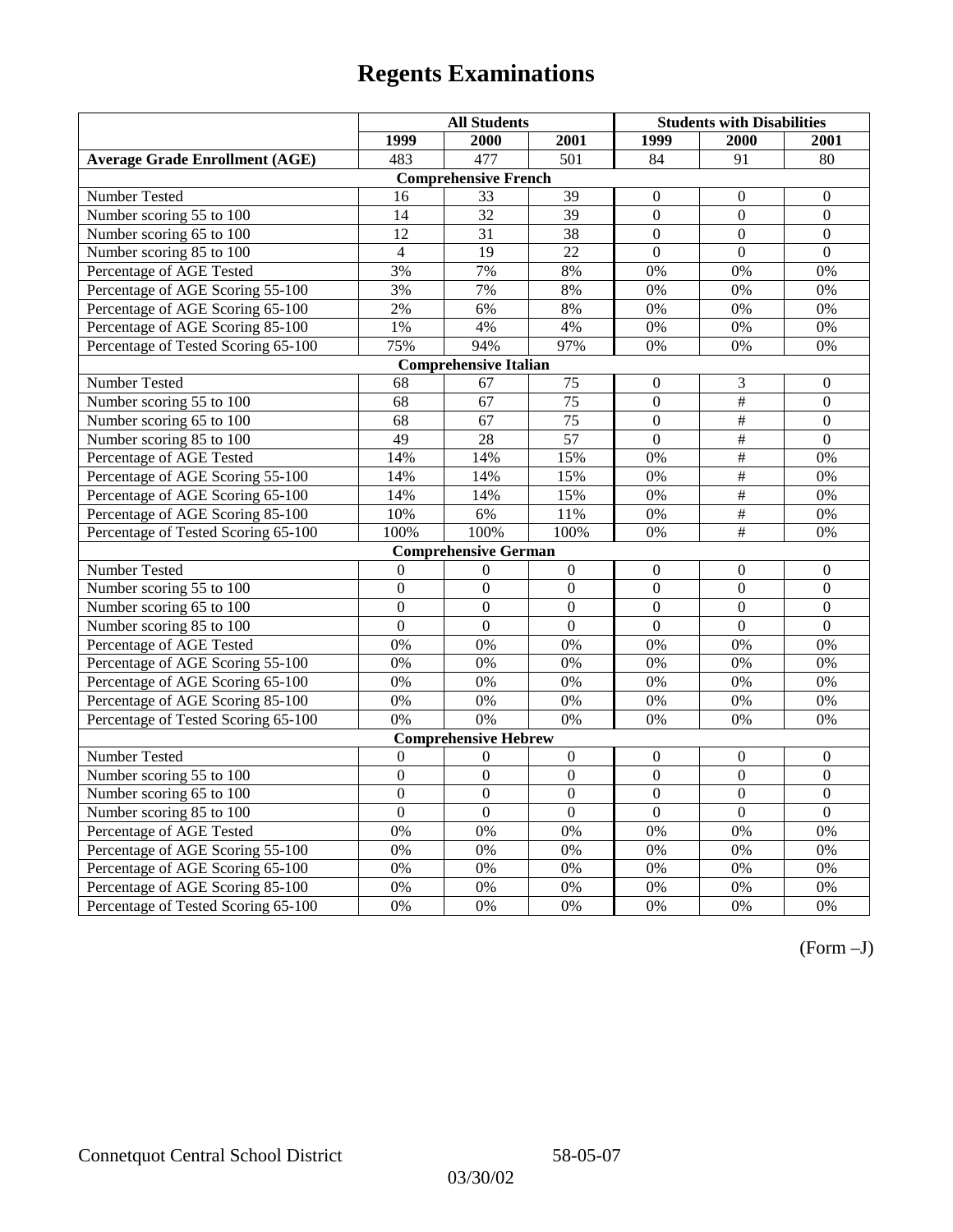|                                       |                | <b>All Students</b>        |                  | <b>Students with Disabilities</b> |                |              |  |  |
|---------------------------------------|----------------|----------------------------|------------------|-----------------------------------|----------------|--------------|--|--|
|                                       | 1999           | 2000                       | 2001             | 1999                              | 2000           | 2001         |  |  |
| <b>Average Grade Enrollment (AGE)</b> | 483            | 477                        | 501              | 84                                | 91             | 80           |  |  |
| <b>Comprehensive Spanish</b>          |                |                            |                  |                                   |                |              |  |  |
| Number Tested                         | 226            | 201                        | 218              | $\overline{0}$                    | 4              | $\Omega$     |  |  |
| Number scoring 55 to 100              | 224            | 197                        | 217              | $\overline{0}$                    | #              | $\mathbf{0}$ |  |  |
| Number scoring 65 to 100              | 222            | 191                        | 215              | $\theta$                          | #              | $\Omega$     |  |  |
| Number scoring 85 to 100              | 132            | 92                         | 154              | $\theta$                          | #              | $\Omega$     |  |  |
| Percentage of AGE Tested              | 47%            | 42%                        | 44%              | 0%                                | #              | 0%           |  |  |
| Percentage of AGE Scoring 55-100      | 46%            | 41%                        | 43%              | 0%                                | $\#$           | 0%           |  |  |
| Percentage of AGE Scoring 65-100      | 46%            | 40%                        | 43%              | 0%                                | #              | 0%           |  |  |
| Percentage of AGE Scoring 85-100      | 27%            | 19%                        | 31%              | 0%                                | #              | 0%           |  |  |
| Percentage of Tested Scoring 65-100   | 98%            | 95%                        | 99%              | 0%                                | #              | 0%           |  |  |
|                                       |                | <b>Comprehensive Latin</b> |                  |                                   |                |              |  |  |
| Number Tested                         | $\overline{0}$ | $\theta$                   | $\Omega$         | $\mathbf{0}$                      | $\overline{0}$ | $\mathbf{0}$ |  |  |
| Number scoring 55 to 100              | $\overline{0}$ | $\Omega$                   | $\boldsymbol{0}$ | $\theta$                          | $\theta$       | $\Omega$     |  |  |
| Number scoring 65 to 100              | $\mathbf{0}$   | $\theta$                   | $\theta$         | $\theta$                          | $\theta$       | $\Omega$     |  |  |
| Number scoring 85 to 100              | $\overline{0}$ | $\Omega$                   | $\Omega$         | $\Omega$                          | $\theta$       | $\Omega$     |  |  |
| Percentage of AGE Tested              | 0%             | 0%                         | 0%               | 0%                                | 0%             | 0%           |  |  |
| Percentage of AGE Scoring 55-100      | 0%             | 0%                         | 0%               | 0%                                | 0%             | 0%           |  |  |
| Percentage of AGE Scoring 65-100      | 0%             | 0%                         | 0%               | 0%                                | 0%             | 0%           |  |  |
| Percentage of AGE Scoring 85-100      | 0%             | 0%                         | 0%               | $0\%$                             | 0%             | $0\%$        |  |  |
| Percentage of Tested Scoring 65-100   | 0%             | 0%                         | 0%               | 0%                                | 0%             | 0%           |  |  |

(Form – K)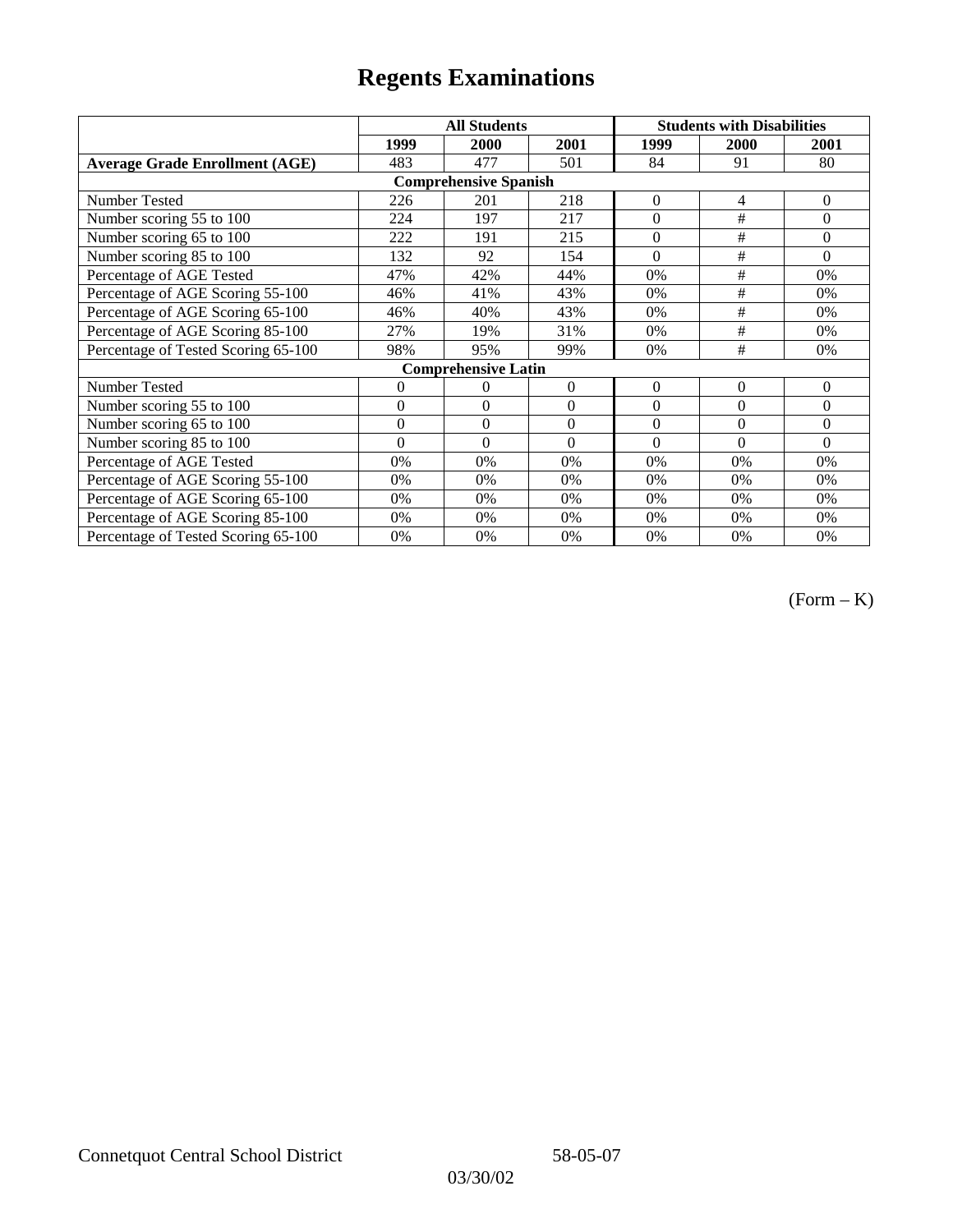|                                       | <b>All Students</b> |                                       |                | <b>Students with Disabilities</b> |                |                  |  |  |
|---------------------------------------|---------------------|---------------------------------------|----------------|-----------------------------------|----------------|------------------|--|--|
|                                       | 1999                | 2000                                  | 2001           | 1999                              | 2000           | 2001             |  |  |
| <b>Average Grade Enrollment (AGE)</b> | 483                 | 477                                   | 501            | 84                                | 91             | 80               |  |  |
|                                       |                     | Math II                               |                |                                   |                |                  |  |  |
| Number Tested                         | 403                 | 483                                   | 564            | 39                                | 54             | 46               |  |  |
| Number scoring 55 to 100              | 307                 | 376                                   | 485            | 16                                | 31             | 29               |  |  |
| Number scoring 65 to 100              | 260                 | 304                                   | 431            | $\overline{3}$                    | 22             | 23               |  |  |
| Number scoring 85 to 100              | 110                 | 126                                   | 215            | $\mathbf{0}$                      | $\overline{4}$ | 1                |  |  |
| Percentage of AGE Tested              | 83%                 | 101%                                  | 113%           | 46%                               | 59%            | 57%              |  |  |
| Percentage of AGE Scoring 55-100      | 64%                 | 79%                                   | 97%            | 19%                               | 34%            | 36%              |  |  |
| Percentage of AGE Scoring 65-100      | 54%                 | 64%                                   | 86%            | 4%                                | 24%            | 29%              |  |  |
| Percentage of AGE Scoring 85-100      | 23%                 | 26%                                   | 43%            | $0\%$                             | 4%             | 1%               |  |  |
| Percentage of Tested Scoring 65-100   | 65%                 | 63%                                   | 76%            | 8%                                | 41%            | 50%              |  |  |
| Math III                              |                     |                                       |                |                                   |                |                  |  |  |
| Number Tested                         | 322                 | 291                                   | 317            | 12                                | 9              | 15               |  |  |
| Number scoring 55 to 100              | 294                 | 239                                   | 272            | 11                                | $\overline{4}$ | 9                |  |  |
| Number scoring 65 to 100              | 266                 | 221                                   | 249            | 8                                 | 4              | $\overline{7}$   |  |  |
| Number scoring 85 to 100              | 111                 | 113                                   | 114            | 3                                 | $\mathbf{0}$   | 3                |  |  |
| Percentage of AGE Tested              | 67%                 | 61%                                   | 63%            | 14%                               | 10%            | 19%              |  |  |
| Percentage of AGE Scoring 55-100      | 61%                 | 50%                                   | 54%            | 13%                               | 4%             | 11%              |  |  |
| Percentage of AGE Scoring 65-100      | 55%                 | 46%                                   | 50%            | 10%                               | 4%             | 9%               |  |  |
| Percentage of AGE Scoring 85-100      | 23%                 | 24%                                   | 23%            | 4%                                | 0%             | 4%               |  |  |
| Percentage of Tested Scoring 65-100   | 83%                 | 76%                                   | 79%            | 67%                               | 44%            | 47%              |  |  |
|                                       |                     | Math B (first administered June 2001) |                |                                   |                |                  |  |  |
| Number Tested                         |                     |                                       | $\mathbf{0}$   |                                   |                | $\boldsymbol{0}$ |  |  |
| Number scoring 55 to 100              |                     |                                       | $\overline{0}$ |                                   |                | $\mathbf{0}$     |  |  |
| Number scoring 65 to 100              |                     |                                       | $\mathbf{0}$   |                                   |                | $\boldsymbol{0}$ |  |  |
| Number scoring 85 to 100              |                     |                                       | $\overline{0}$ |                                   |                | $\mathbf{0}$     |  |  |
| Percentage of AGE Tested              |                     |                                       | 0%             |                                   |                | 0%               |  |  |
| Percentage of AGE Scoring 55-100      |                     |                                       | 0%             |                                   |                | 0%               |  |  |
| Percentage of AGE Scoring 65-100      |                     |                                       | 0%             |                                   |                | 0%               |  |  |
| Percentage of AGE Scoring 85-100      |                     |                                       | 0%             |                                   |                | 0%               |  |  |
| Percentage of Tested Scoring 65-100   |                     |                                       | 0%             |                                   |                | 0%               |  |  |

 $(Form - L)$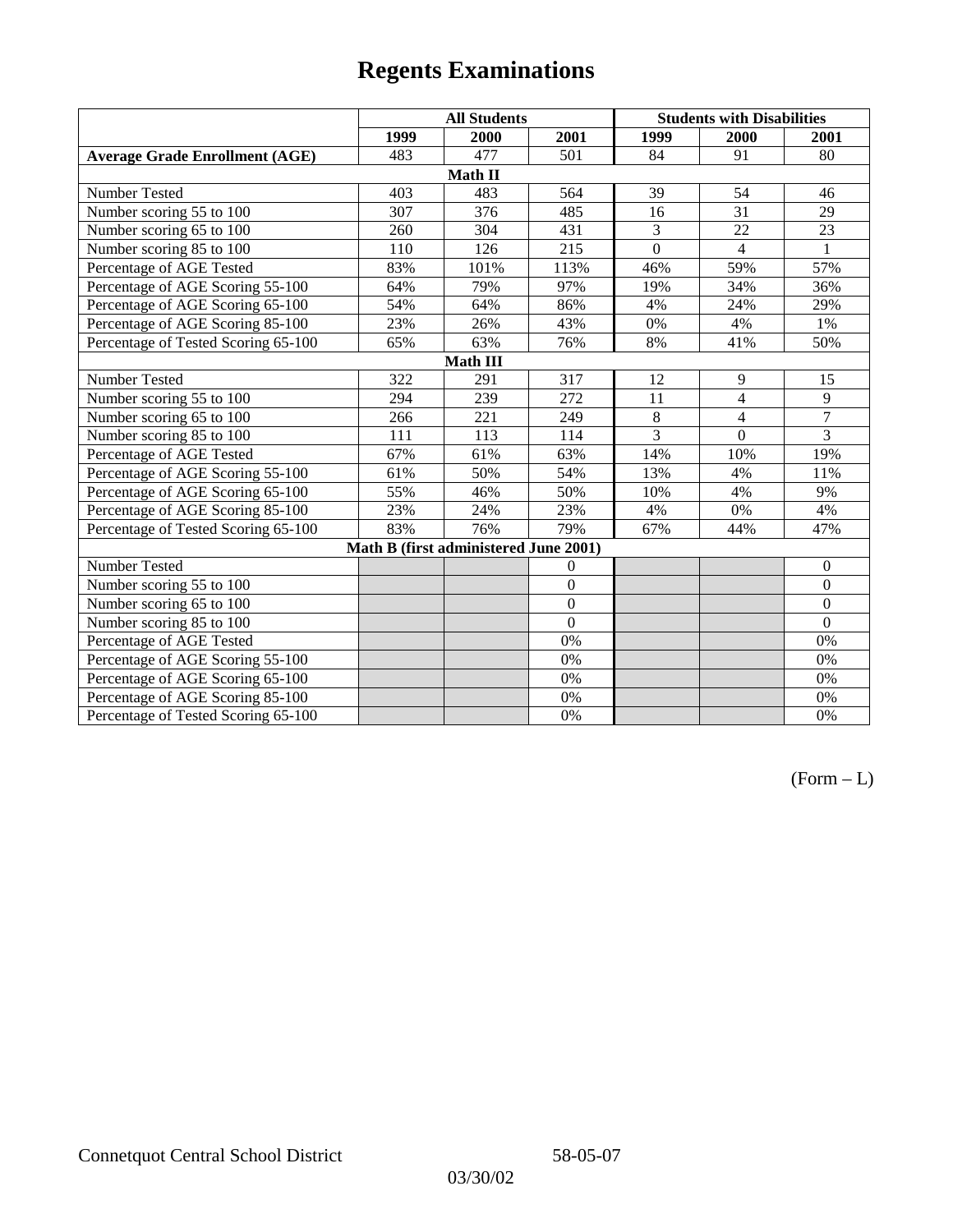|                                                                | <b>All Students</b>                             |                  |                  | <b>Students with Disabilities</b> |                |                                                                        |  |  |
|----------------------------------------------------------------|-------------------------------------------------|------------------|------------------|-----------------------------------|----------------|------------------------------------------------------------------------|--|--|
|                                                                | 1999                                            | 2000             | 2001             | 1999                              | 2000           | 2001                                                                   |  |  |
| <b>Average Grade Enrollment (AGE)</b>                          | 483                                             | 477              | $\overline{501}$ | 84                                | 91             | 80                                                                     |  |  |
| Earth Science (last administered January 2001)                 |                                                 |                  |                  |                                   |                |                                                                        |  |  |
| Number Tested                                                  | 487                                             | 242              | 87               | 64                                | 32             | 18                                                                     |  |  |
| Number scoring 55 to 100                                       | 454                                             | 228              | 65               | 47                                | 25             | 12                                                                     |  |  |
| Number scoring 65 to 100                                       | 397                                             | 213              | 45               | 32                                | 19             | $\tau$                                                                 |  |  |
| Number scoring 85 to 100                                       | 188                                             | 118              | $\overline{2}$   | $\overline{4}$                    | 3              | $\mathbf{0}$                                                           |  |  |
| Percentage of AGE Tested                                       | 101%                                            | 51%              | 17%              | 76%                               | 35%            | 23%                                                                    |  |  |
| Percentage of AGE Scoring 55-100                               | 94%                                             | 48%              | 13%              | 56%                               | 27%            | 15%                                                                    |  |  |
| Percentage of AGE Scoring 65-100                               | 82%                                             | 45%              | 9%               | 38%                               | 21%            | 9%                                                                     |  |  |
| Percentage of AGE Scoring 85-100                               | 39%                                             | 25%              | $0\%$            | 5%                                | 3%             | 0%                                                                     |  |  |
| Percentage of Tested Scoring 65-100                            | 82%                                             | 88%              | 52%              | 50%                               | 59%            | 39%                                                                    |  |  |
| Physical Setting: Earth Science (first administered June 2001) |                                                 |                  |                  |                                   |                |                                                                        |  |  |
| Number Tested                                                  |                                                 |                  | 456              |                                   |                | 51                                                                     |  |  |
| Number scoring 55 to 100                                       |                                                 |                  | 448              |                                   |                | 47                                                                     |  |  |
| Number scoring 65 to 100                                       |                                                 |                  | 431              |                                   |                | 44                                                                     |  |  |
| Number scoring 85 to 100                                       |                                                 |                  | 198              |                                   |                | 7                                                                      |  |  |
| Percentage of AGE Tested                                       |                                                 |                  | 91%              |                                   |                | 64%                                                                    |  |  |
| Percentage of AGE Scoring 55-100                               |                                                 |                  | 89%              |                                   |                | 59%                                                                    |  |  |
| Percentage of AGE Scoring 65-100                               |                                                 |                  | 86%              |                                   |                | 55%                                                                    |  |  |
| Percentage of AGE Scoring 85-100                               |                                                 |                  | 40%              |                                   |                | 9%                                                                     |  |  |
| Percentage of Tested Scoring 65-100                            |                                                 |                  | 95%              |                                   |                | 86%                                                                    |  |  |
|                                                                | <b>Biology (last administered January 2001)</b> |                  |                  |                                   |                |                                                                        |  |  |
| Number Tested                                                  | 413                                             | 406              | 42               | 43                                | 43             | 9                                                                      |  |  |
| Number scoring 55 to 100                                       | 392                                             | 384              | 31               | 35                                | 36             | 6                                                                      |  |  |
| Number scoring 65 to 100                                       | 335                                             | $\overline{325}$ | 23               | 23                                | 19             | $\overline{\mathbf{3}}$                                                |  |  |
| Number scoring 85 to 100                                       | 77                                              | 116              | $\boldsymbol{0}$ | $\Omega$                          | $\overline{2}$ | $\boldsymbol{0}$                                                       |  |  |
| Percentage of AGE Tested                                       | 86%                                             | 85%              | 8%               | 51%                               | 47%            | 11%                                                                    |  |  |
| Percentage of AGE Scoring 55-100                               | 81%                                             | 81%              | 6%               | 42%                               | 40%            | 7%                                                                     |  |  |
| Percentage of AGE Scoring 65-100                               | 69%                                             | 68%              | 5%               | 27%                               | 21%            | 4%                                                                     |  |  |
| Percentage of AGE Scoring 85-100                               | 16%                                             | 24%              | 0%               | 0%                                | $2\%$          | 0%                                                                     |  |  |
| Percentage of Tested Scoring 65-100                            | 81%                                             | 80%              | 55%              | 53%                               | 44%            | 33%                                                                    |  |  |
| <b>Chemistry</b>                                               |                                                 |                  |                  |                                   |                |                                                                        |  |  |
| Number Tested                                                  | 306                                             | 248              | 296              | $\tau$                            | $\tau$         | 4                                                                      |  |  |
| Number scoring 55 to 100                                       | 286                                             | 234              | 264              | $\overline{7}$                    | $\overline{7}$ | $\overline{\#}$                                                        |  |  |
| Number scoring 65 to 100                                       | 259                                             | 220              | 232              | $\overline{6}$                    | $\overline{4}$ | $\frac{1}{2}$                                                          |  |  |
| Number scoring 85 to 100                                       | 68                                              | 78               | 79               | $\overline{0}$                    | $\mathbf{0}$   | $\#$                                                                   |  |  |
| Percentage of AGE Tested                                       | 63%                                             | 52%              | 59%              | 8%                                | 8%             | $\#$                                                                   |  |  |
| Percentage of AGE Scoring 55-100                               | 59%                                             | 49%              | 53%              | 8%                                | 8%             | #                                                                      |  |  |
| Percentage of AGE Scoring 65-100                               | 54%                                             | 46%              | 46%              | 7%                                | 4%             | $\overline{\#}$                                                        |  |  |
| Percentage of AGE Scoring 85-100                               | 14%                                             | 16%              | 16%              | 0%                                | $0\%$          | $\overline{\#}$                                                        |  |  |
| Percentage of Tested Scoring 65-100                            | 85%                                             | 89%              | 78%              | 86%                               | 57%            | $\overline{+}$<br>$\sqrt{\Gamma_{\alpha\mu\mu\alpha}}$<br>$\mathbf{M}$ |  |  |

(Form – M)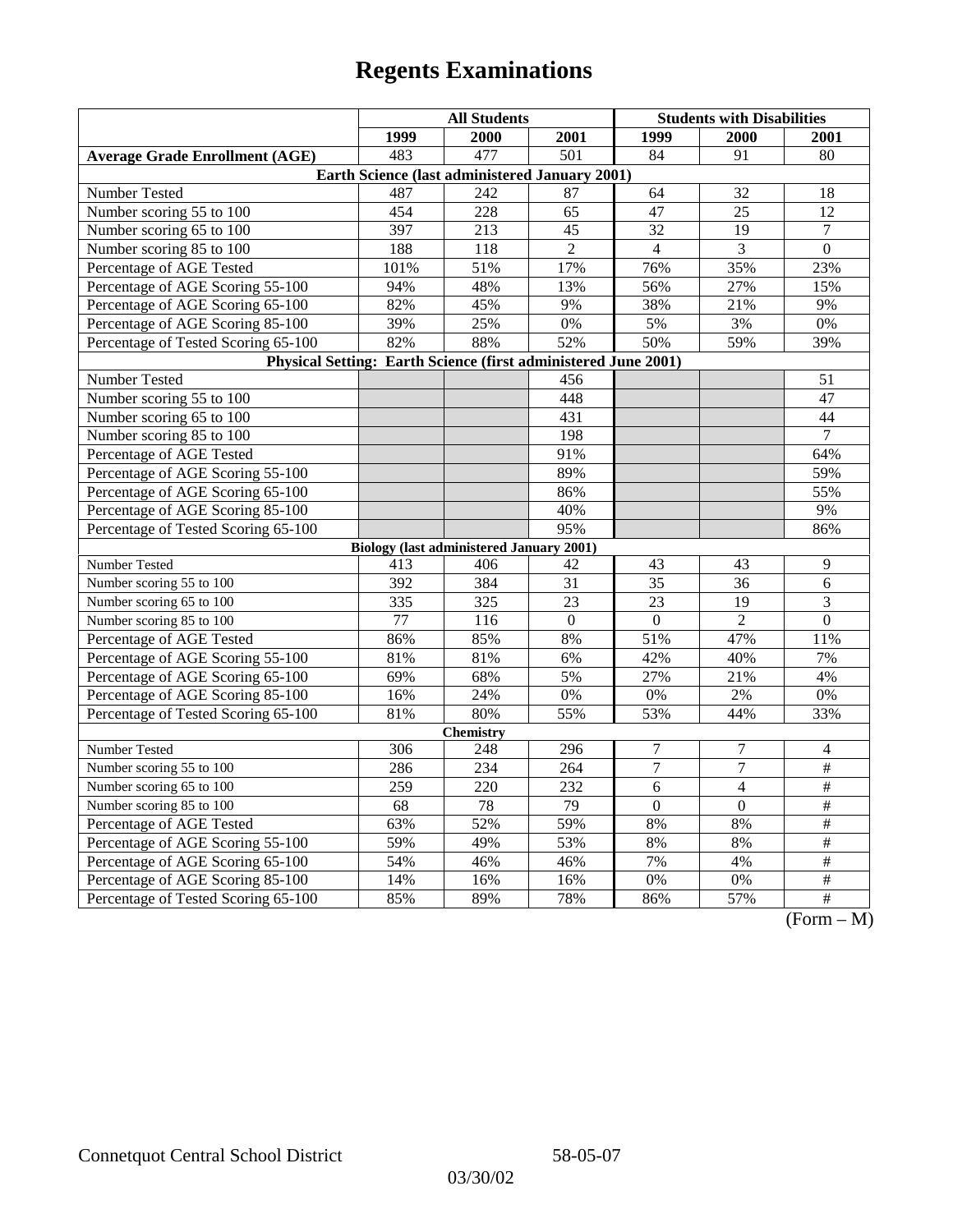|                                                   | <b>All Students</b> |      |      | <b>Students with Disabilities</b> |      |          |  |  |
|---------------------------------------------------|---------------------|------|------|-----------------------------------|------|----------|--|--|
|                                                   | 1999                | 2000 | 2001 | 1999                              | 2000 | 2001     |  |  |
| <b>Average Grade Enrollment (AGE)</b>             | 483                 | 477  | 501  | 84                                | 91   | 80       |  |  |
| Living Environment (first administered June 2001) |                     |      |      |                                   |      |          |  |  |
| Number Tested                                     |                     |      | 441  |                                   |      | 40       |  |  |
| Number scoring 55 to 100                          |                     |      | 439  |                                   |      | 39       |  |  |
| Number scoring 65 to 100                          |                     |      | 429  |                                   |      | 36       |  |  |
| Number scoring 85 to 100                          |                     |      | 123  |                                   |      |          |  |  |
| Percentage of AGE Tested                          |                     |      | 88%  |                                   |      | 50%      |  |  |
| Percentage of AGE Scoring 55-100                  |                     |      | 88%  |                                   |      | 49%      |  |  |
| Percentage of AGE Scoring 65-100                  |                     |      | 86%  |                                   |      | 45%      |  |  |
| Percentage of AGE Scoring 85-100                  |                     |      | 25%  |                                   |      | 1%       |  |  |
| Percentage of Tested Scoring 65-100               |                     |      | 97%  |                                   |      | 90%      |  |  |
| <b>Physics</b>                                    |                     |      |      |                                   |      |          |  |  |
| Number Tested                                     | 125                 | 143  | 120  |                                   | 3    | $\theta$ |  |  |
| Number scoring 55 to 100                          | 118                 | 140  | 119  | #                                 | #    | $\theta$ |  |  |
| Number scoring 65 to 100                          | 109                 | 118  | 107  | #                                 | #    | $\theta$ |  |  |
| Number scoring 85 to 100                          | 35                  | 27   | 33   | #                                 | #    | $\Omega$ |  |  |
| Percentage of AGE Tested                          | 26%                 | 30%  | 24%  | #                                 | #    | 0%       |  |  |
| Percentage of AGE Scoring 55-100                  | 24%                 | 29%  | 24%  | $\#$                              | $\#$ | 0%       |  |  |
| Percentage of AGE Scoring 65-100                  | 23%                 | 25%  | 21%  | #                                 | #    | 0%       |  |  |
| Percentage of AGE Scoring 85-100                  | 7%                  | 6%   | 7%   | #                                 | #    | 0%       |  |  |
| Percentage of Tested Scoring 65-100               | 87%                 | 83%  | 89%  | #                                 | #    | 0%       |  |  |

(Form – N)